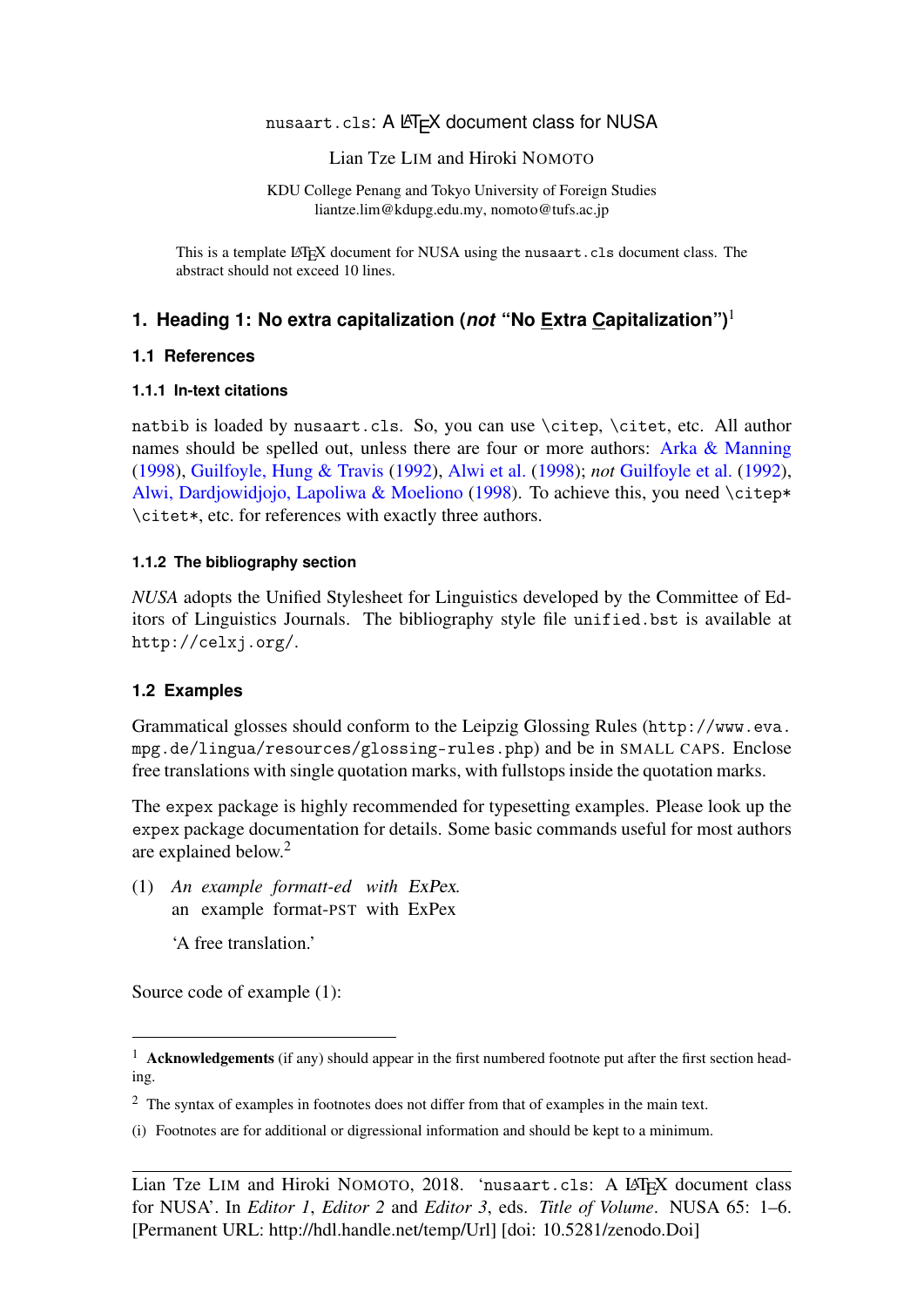```
\ ex < basic >
\ begingl
\ gla An example format - ted with \ textsl { ExPex }.//
\ glb an example format -\ textsc { pst } with expex //
\ glft 'A free translation . '//
\ endgl
\setminus xe
```
(2) *Some authors* some author -s like four line -s some author -PL like four line -PL *like four lines.*

'Some authors like an extra line for morpheme breaks. This is OK.'

Source code for example (2):

```
\ ex < fourlines >
\ begingl
\ gla Some authors like four lines .//
\gtrsimglb some {author -s} like four {line -s}//
\glc some {author -\textsc{pl}} like four {line -\textsc{
  pl }}//
\ glft ' Some authors like an extra line for morpheme
  breaks. This is 0K.'//\ endgl
\ xe
```
- (3) Examples with parts and preambles
	- a. *Di-* passive

*Dokumen itu sudah di-semak* document that already PASS-check by *oleh mereka.* them

'The document has already been checked by them.'

b. Bare passive

*Dokumen itu sudah \*(mereka) semak.* document that already they check

'They have already checked the document.'

Source code for example (3):

```
\ pex < parts >
Examples with parts and preambles
\a < a\ begingl
\ glpreamble \ textit { Di -} passive //
\ gla Dokumen itu sudah \ textbf { di -} semak oleh mereka .//
\ glb document that already \ textsc { pass } - check by them //
```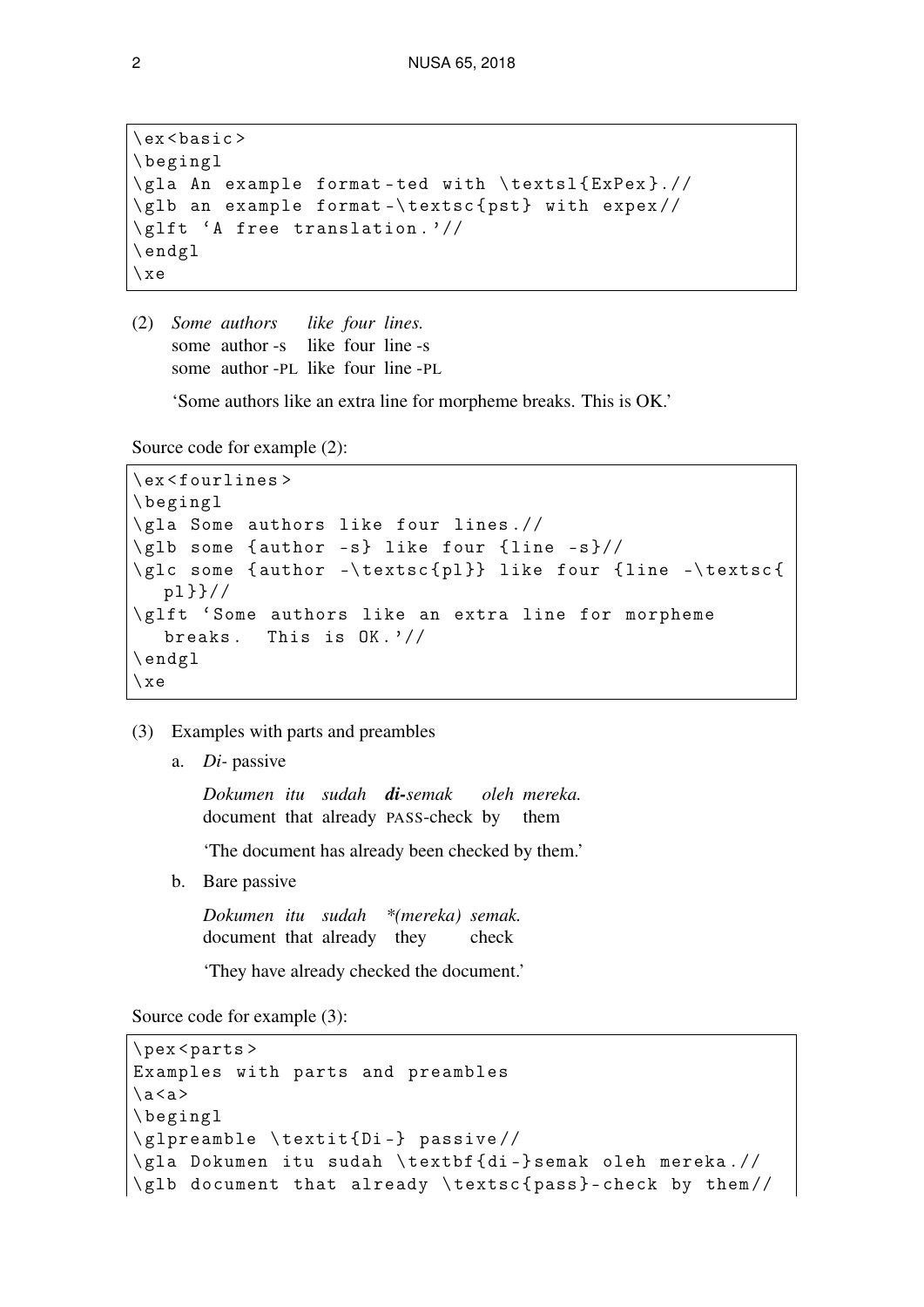```
\glft 'The document has already been checked by them.'//
\ endgl
\a < b\ begingl
\ glpreamble Bare passive //
\ gla Dokumen itu sudah *( mereka ) semak .//
\gtrsim document that already \qquad \qquad \qquad they check//
\glft 'They have already checked the document.'//
\ endgl
\ xe
```

```
You can get (3) by (\getref{\parts}) or (\lastx), and (3a) by (\getfullref{\parts.a})or (\lastx a). Similarly, (\nextrowright can be used to refer to the next example, i.e. (4).
Notice that the parentheses are not provided automatically.
```
The spacing between two adjacent examples needs to be adjusted by shrinking the space above the second one by [aboveexskip=-6pt].

- (4) Next example.
- (5) Next next example.

Without this manual specification, you'll get:

- (6) Next next next example.
- (7) Next next next next example.

Source code for examples (4)–(7):

```
\text{ex} < next 1 >
Next example .
\ xe
\ ex [ aboveexskip = -6 pt ] < next2 >
Next next example .
\chi xe
Without this manual specification, you'll get:
\ex < next 3 >
Next next next example .
\chie
\text{ex} < next 4 >
Next next next next example .
\ xe
```
(8) a. *Ayat ini ayat gramatis.* (right aligned comment) sentence this sentence grammatical *ini ayat gramatis.*

'This sentence is a grammatical sentence.'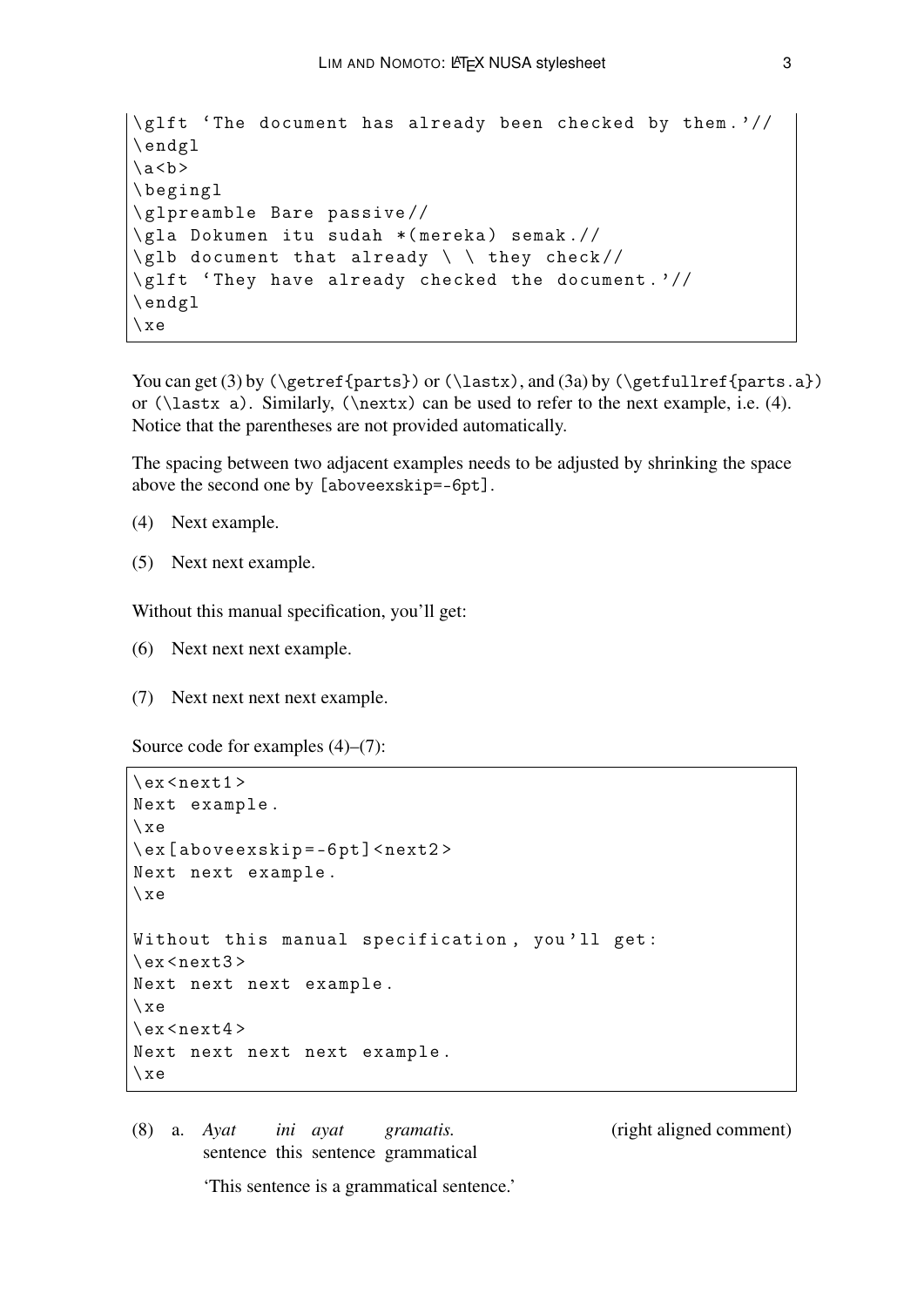b. \**Ayat* sentence this on.the.other.hand sentence REL not grammatical *ini pula ayat yang tidak gramatis.*

[\(Shiohara](#page-5-3) [2010:](#page-5-3)65)

Source code for example (8):

```
\ pex
\a\ begingl
\ gla \ rightcomment {( right aligned comment )} Ayat ini ayat
   gramatis .//
\ glb sentence this sentence grammatical //
\ glft ' This sentence is a grammatical sentence . '//
\ endgl
\langle a \rangle\ begingl
\ gla \ ljudge * Ayat ini pula ayat yang tidak gramatis .//
\glb sentence this on.the.other.hand sentence \textsc{rel
  } not grammatical //
\glft \trailingcitation{\citep [65]{Shiohara10}}//
\ endgl
\ xe
```
#### **1.3 Tables and figures**

Tables should be formatted with minimal borders, left-aligned, with the caption above the table. The booktabs package is used to make the top and bottom lines thick.

| Table 1. Cirebon Javanese demonstrative adverbs |  |
|-------------------------------------------------|--|
|-------------------------------------------------|--|

<span id="page-3-0"></span>

|                                              |                          |           | Manner Goal Location Amount |                            |
|----------------------------------------------|--------------------------|-----------|-----------------------------|----------------------------|
| Proximal kenen mene kene<br>Medial<br>Distal | konon<br>kanan mana kana | mono kono |                             | semene<br>semono<br>semana |

Source code for Table [1:](#page-3-0)

```
\ begin { table }[ ht !]
\ caption { Cirebon Javanese demonstrative adverbs }
\ label { tab : Javanese }
\begin{cases} \begin { tabular } { lllll }
\ toprule
& Manner & Goal & Location & Amount \\
\ midrule
Proximal \& \itshape kenen \& \itshape mene \& \itshape kene
    & \ itshape semene \\
Medial & \ itshape konon & \ itshape mono & \ itshape kono &
    \itshape semono\\
```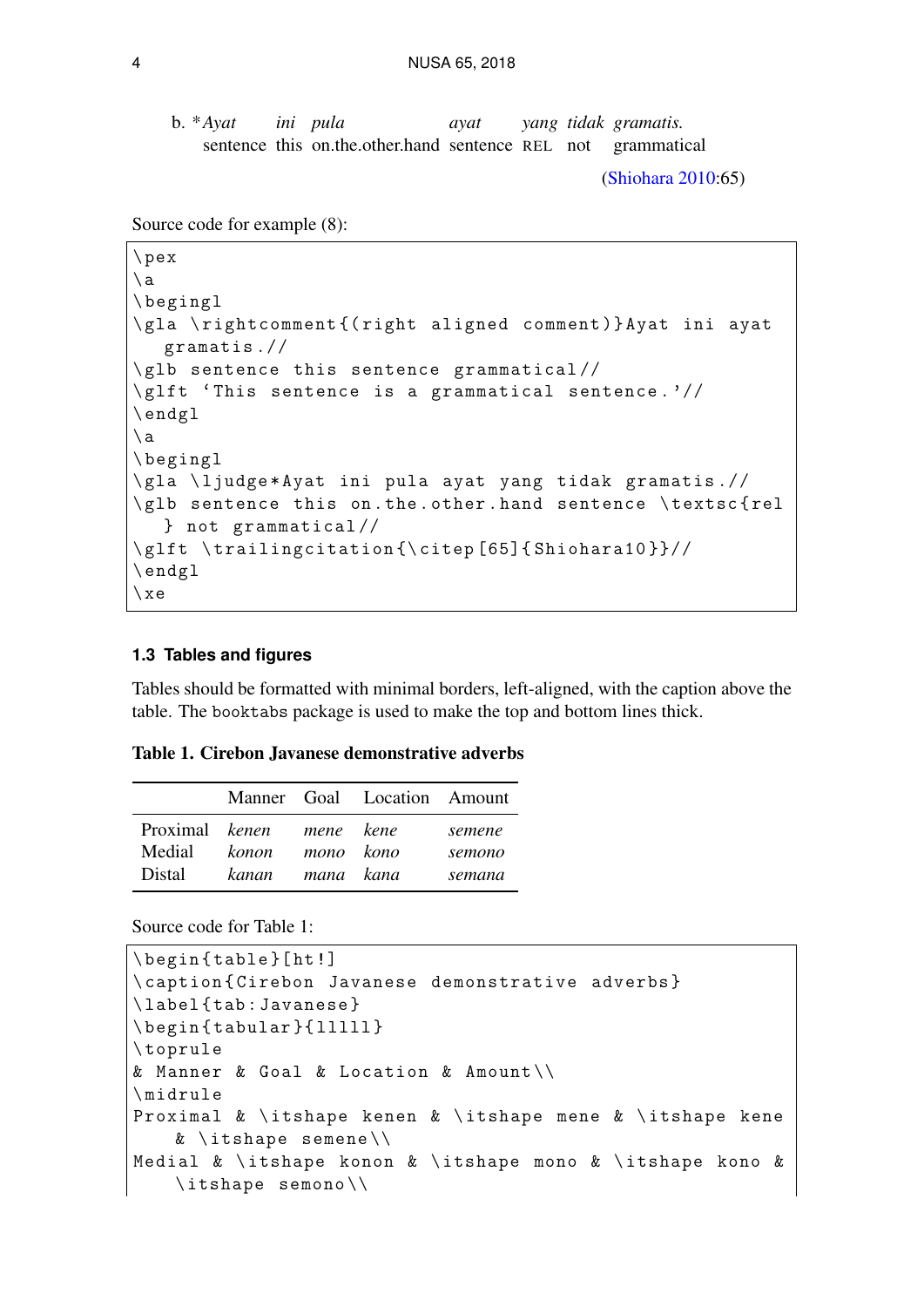```
Distal & \ itshape kanan & \ itshape mana & \ itshape kana &
    \itshape semana\\
\ bottomrule
\ end { tabular }
\end{table}
```
<span id="page-4-0"></span>Figures should be centered, with the caption below the figure, as in Figure [1.](#page-4-0)



Figure 1. Figure-ground array

#### **1.4 Quotations**

"Enclose quotations up to three lines with double quotation marks. Note that a fullstop appears before the closing quotation mark."

Use block quotes only for quotations exceeding three lines. Quotation marks are not needed in this case. Indicate any omissions with " $\dots$  " (\ldots), e.g. ["Guilfoyle, Hung & Travis](#page-5-1) [\(1992\)](#page-5-1) claim ... that their names should not be omitted."

### **Abbreviations**

List all the abbreviations used in your paper, including those in the Leipzig Glossing Rules list, here. You may typeset the list as follows. Without a specific font shape option, \abbrev will typeset its first argument in SMALL CAPS.

```
\ begin { abbreviations }
  \ abbrev {1}{ first person }
  \ abbrev {2}{ second person }
  \ abbrev {3}{ third person }
  \ abbrev { clf }{ classifier }
  \ abbrev { DP }{ determiner phrase }
  \abbrev{excl}{ exclusive }
  ...
  \abbrev [\textrm] { Spec } { specifier }
  \abbrev [\textit]{t}{trace}
```